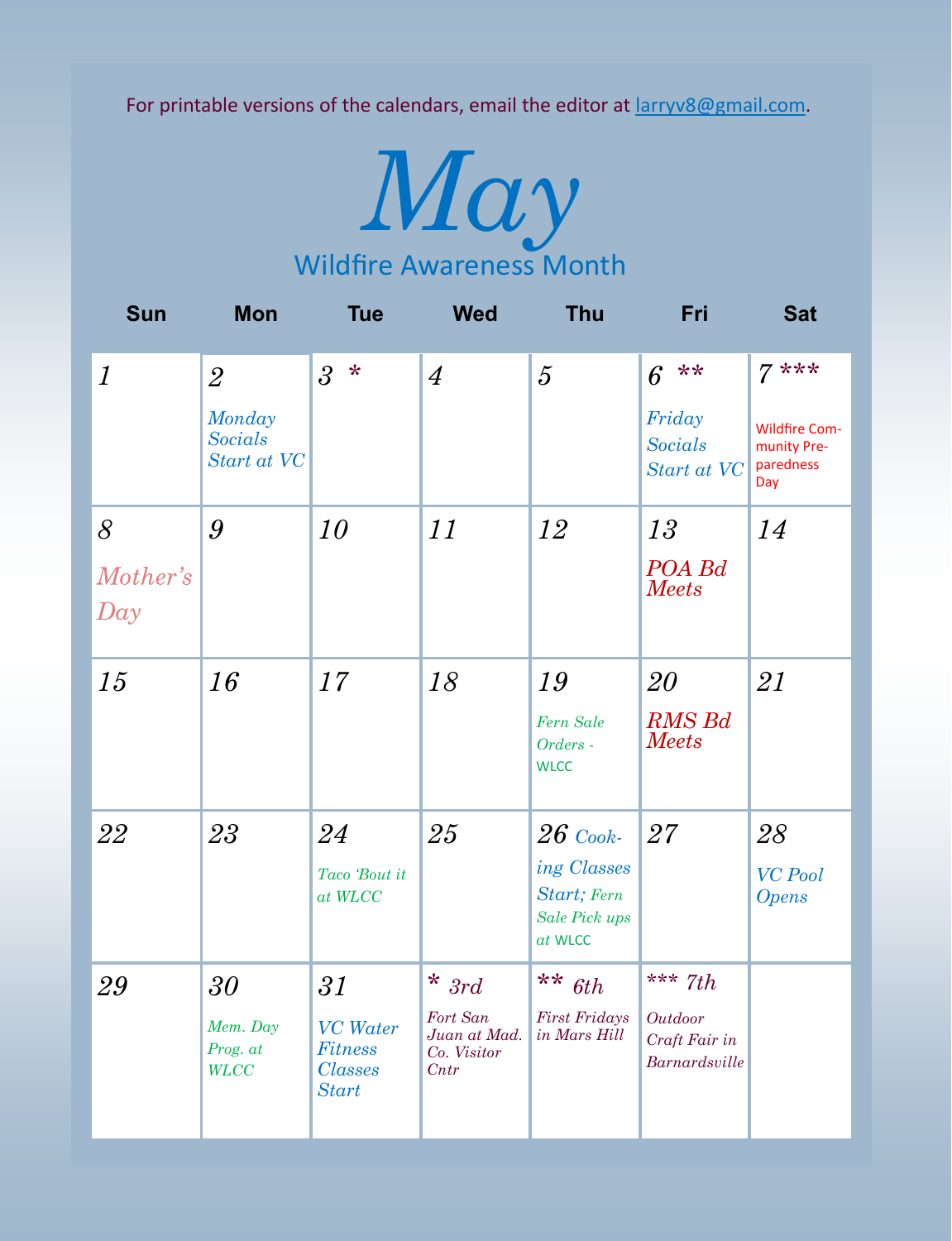

| <b>Sun</b>                                                            | Mon    | <b>Tue</b>                            | <b>Wed</b>                                                                              | <b>Thu</b>                                                                                                             | Fri                                                                                      | <b>Sat</b>                                           |
|-----------------------------------------------------------------------|--------|---------------------------------------|-----------------------------------------------------------------------------------------|------------------------------------------------------------------------------------------------------------------------|------------------------------------------------------------------------------------------|------------------------------------------------------|
|                                                                       |        |                                       |                                                                                         |                                                                                                                        |                                                                                          |                                                      |
|                                                                       |        |                                       | $\boldsymbol{l}$<br>Pickleball<br>Starts at VC                                          | $2$ Fitness,<br><b>Water Fitness</b><br>& Tennis<br>Start at VC;<br><b>NCFS</b> 'Fire<br>Mitigation" at<br><b>WLCC</b> | $\mathfrak{Z}$<br>Samba<br>Starts at<br>VC;<br>"Time to Go<br>Fishing" at<br><b>WLCC</b> | $\overline{4}$                                       |
| $\overline{5}$                                                        | 6      | $\overline{7}$                        | 8                                                                                       | 9                                                                                                                      | 10                                                                                       | 11                                                   |
|                                                                       |        | <b>Wolf Pack</b><br><b>Hike</b>       |                                                                                         | Cooking<br><b>Class</b>                                                                                                | POA Bd<br><b>Meets</b>                                                                   | <b>Bluff Mt</b><br>Festival in<br><b>Hot Springs</b> |
| 12                                                                    | 13     | 14                                    | 15                                                                                      | 16                                                                                                                     | 17                                                                                       | 18                                                   |
|                                                                       |        | <b>Wolf Pack</b><br>Hike, Flag<br>Day |                                                                                         | <b>Book Club</b><br>at VC                                                                                              | <b>RMS Bd</b><br><b>Meets</b>                                                            |                                                      |
| 19<br><b>Father's</b><br>Day;<br>Kruger<br>Brothers at<br><b>EBBS</b> | 20     | 21<br><b>Wolf Pack</b><br><b>Hike</b> | 22<br>"The Bald<br><b>Mountain</b><br><b>Tourist</b><br>Society" $by$<br>$\ast$<br>WLHS | 23                                                                                                                     | 24                                                                                       | 25                                                   |
| 26                                                                    | $27\,$ | 28<br><b>Wolf Pack</b><br><b>Hike</b> | 29                                                                                      | 30                                                                                                                     | $\star$ $_{WL}$<br>Historical<br>Society at<br>VC<br>Pavilion                            |                                                      |